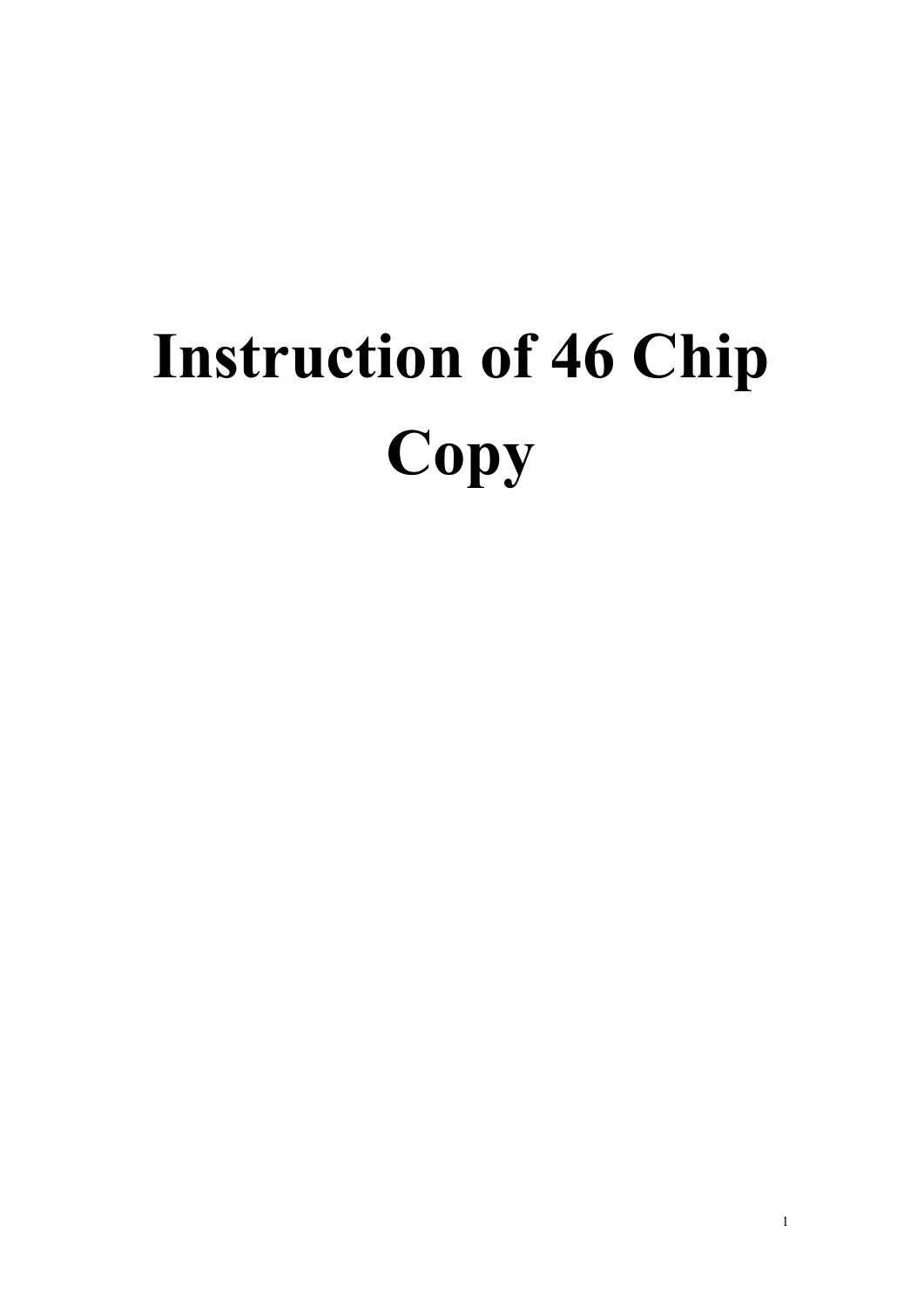

 **1st step**:**Turn on the machine and go to main menu , use**"**up**" **and** "**down**" **button to select language of English.**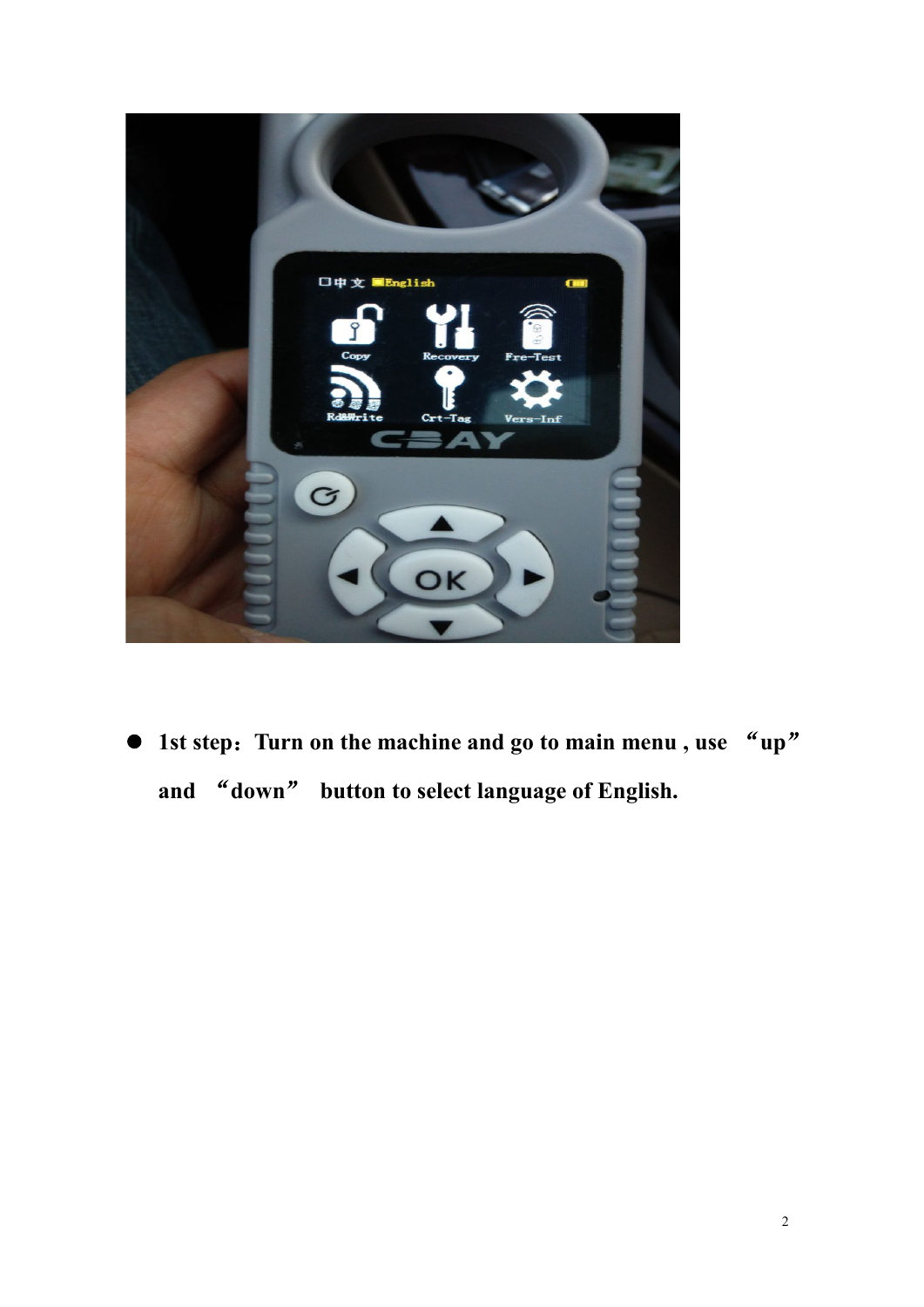

- **2nd Step**:**Read chip data of Original key as above picture shows.**
- **3rd Step**:**Press** "**OK**" **button toenter into Crack procedure**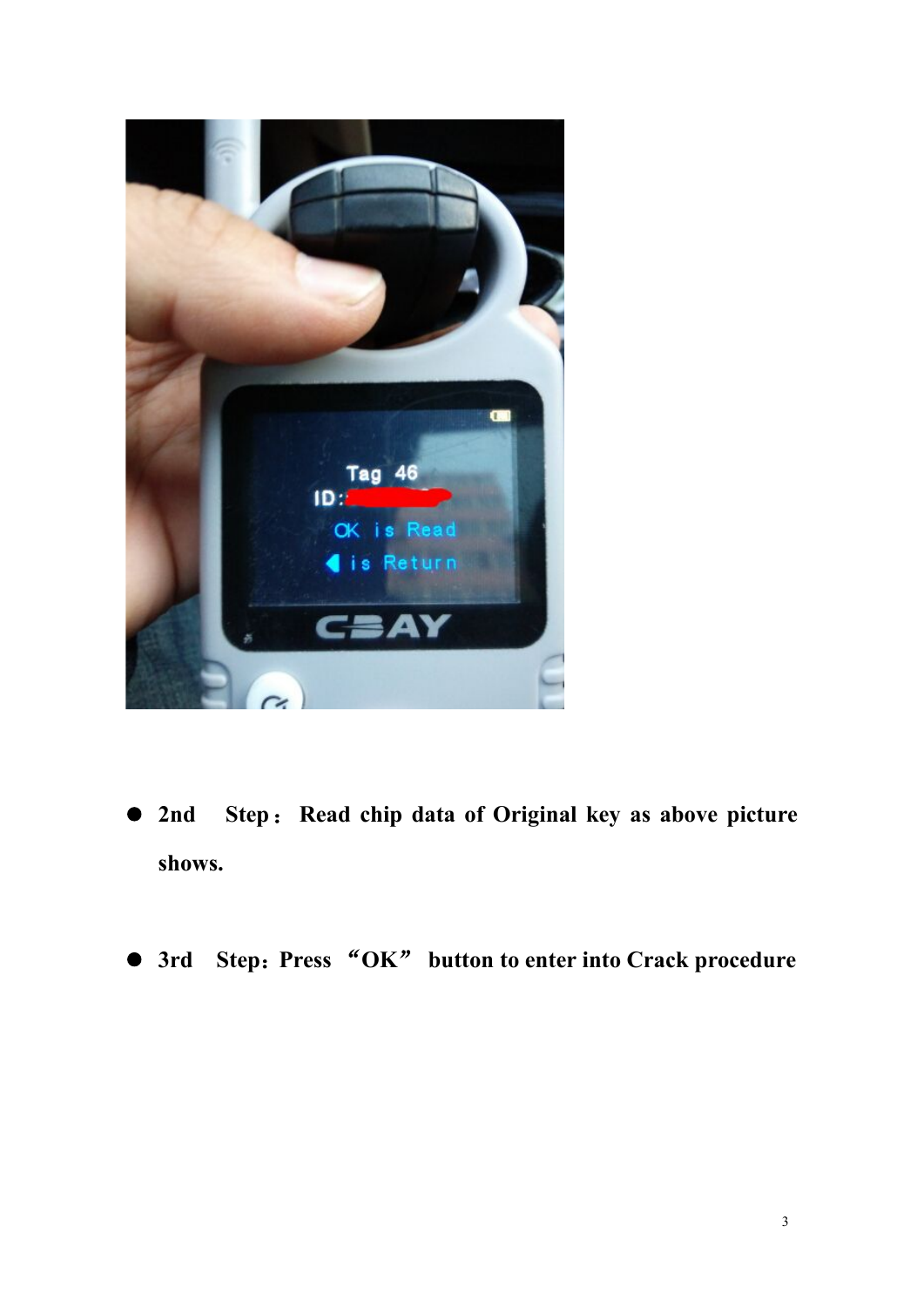

 **4th step**:**Insert the Original key into ignition, meanwhile keep the signal coil of the clone machine near to the ignition coil, turn on the ignition lock to collect the data(If you use the smart card, put the signal coil of the clone machine near the ignition before insert the key)**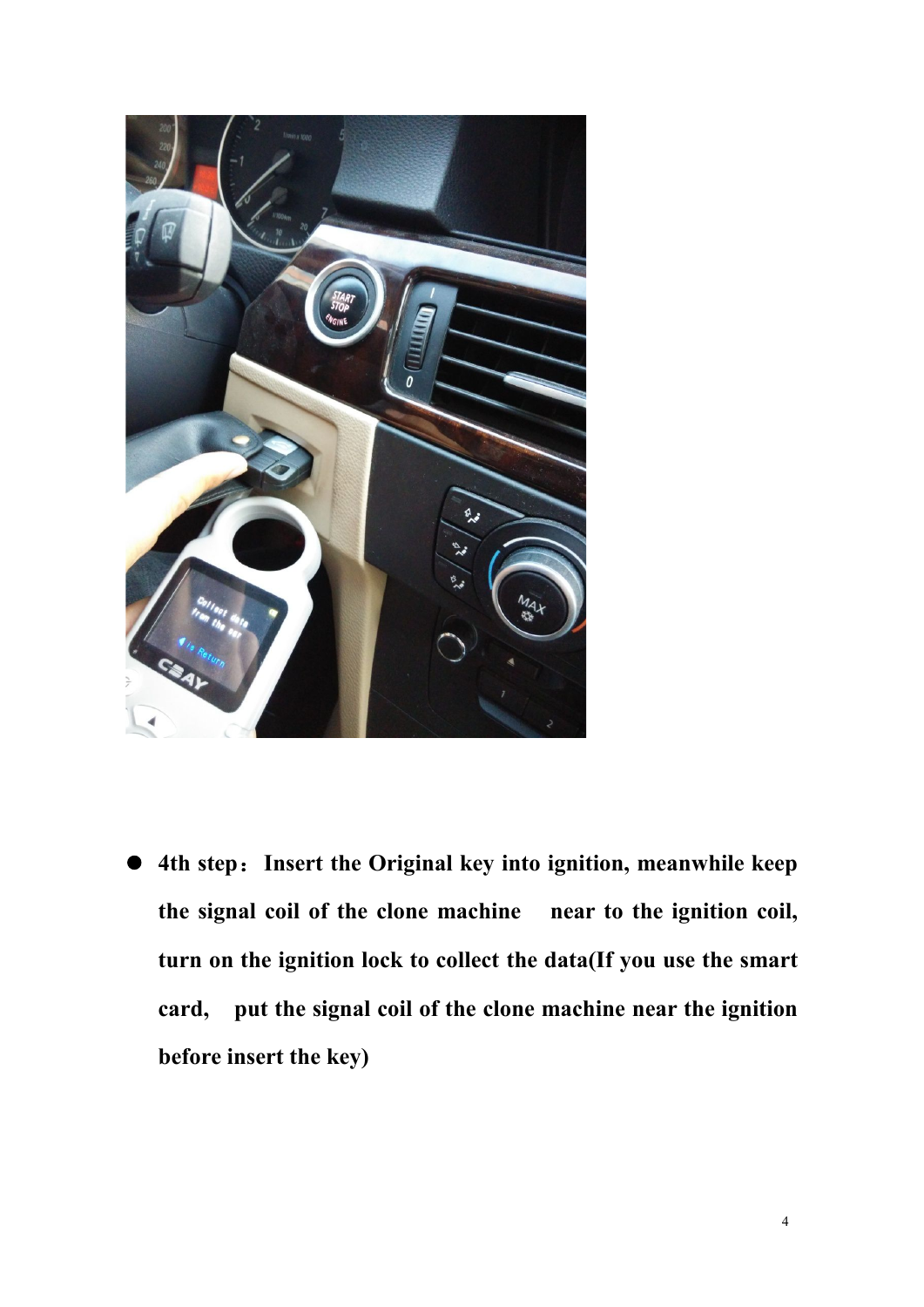

- **5th step**:**If it shown** "**Collect ok, crack now?**" **on screen, you have successfully got the data from the car, just press** "**OK**"
- **6th step**:**Put the OEM key into signal coil to decode.**